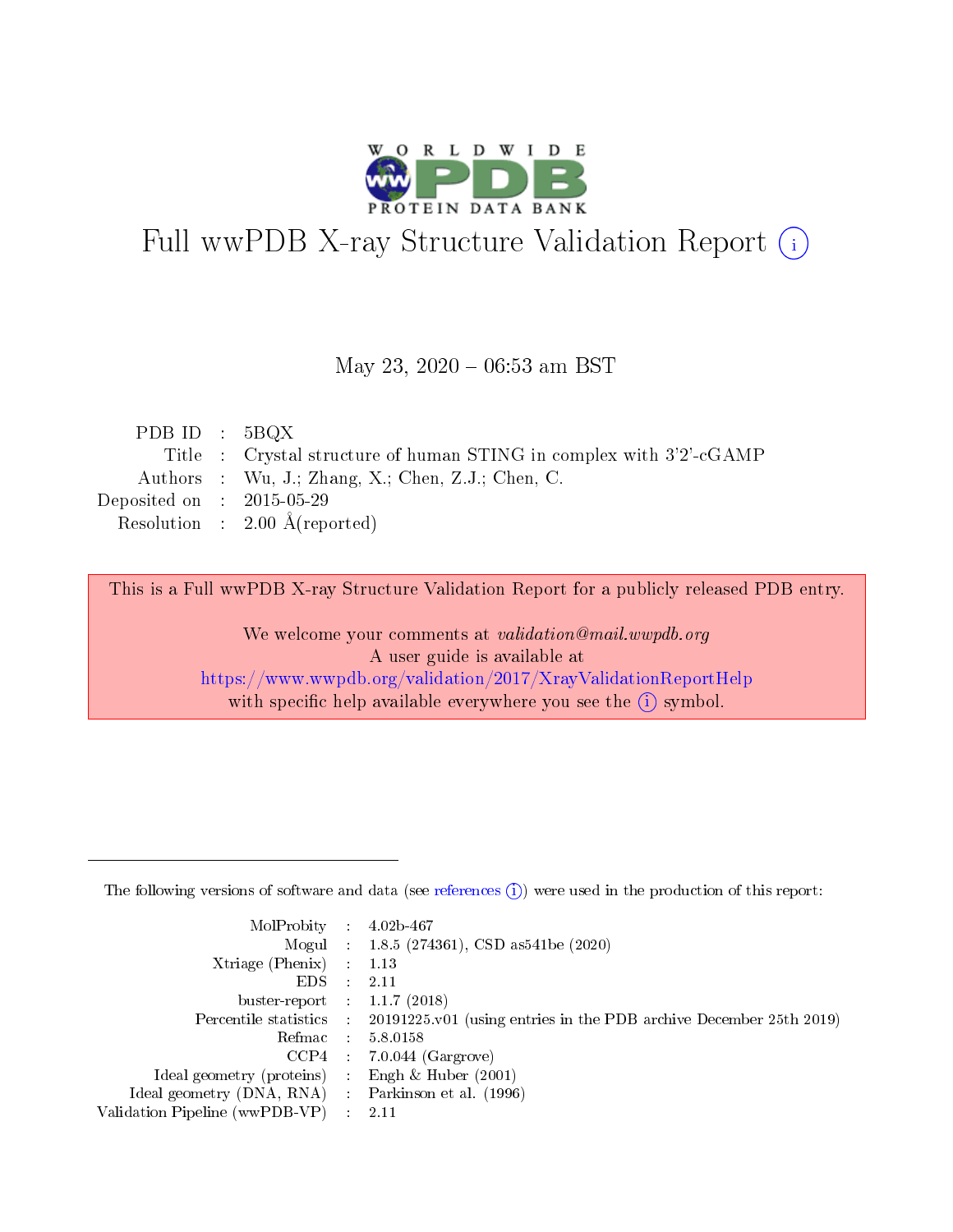# 1 [O](https://www.wwpdb.org/validation/2017/XrayValidationReportHelp#overall_quality)verall quality at a glance  $(i)$

The following experimental techniques were used to determine the structure: X-RAY DIFFRACTION

The reported resolution of this entry is 2.00 Å.

Percentile scores (ranging between 0-100) for global validation metrics of the entry are shown in the following graphic. The table shows the number of entries on which the scores are based.



| Metric                | Whole archive<br>$(\#\text{Entries})$ | Similar resolution<br>$(\#\text{Entries},\,\text{resolution}\,\,\text{range}(\textup{\AA}))$ |
|-----------------------|---------------------------------------|----------------------------------------------------------------------------------------------|
| $R_{free}$            | 130704                                | 8085 (2.00-2.00)                                                                             |
| Clashscore            | 141614                                | $9178(2.00-2.00)$                                                                            |
| Ramachandran outliers | 138981                                | $9054(2.00-2.00)$                                                                            |
| Sidechain outliers    | 138945                                | $9053(2.00-2.00)$                                                                            |
| RSRZ outliers         | 127900                                | $7900(2.00-2.00)$                                                                            |

The table below summarises the geometric issues observed across the polymeric chains and their fit to the electron density. The red, orange, yellow and green segments on the lower bar indicate the fraction of residues that contain outliers for  $>=3, 2, 1$  and 0 types of geometric quality criteria respectively. A grey segment represents the fraction of residues that are not modelled. The numeric value for each fraction is indicated below the corresponding segment, with a dot representing fractions  $\epsilon=5\%$  The upper red bar (where present) indicates the fraction of residues that have poor fit to the electron density. The numeric value is given above the bar.

| Mol | $\cap$ hain | Length |    | Quality of chain |     |     |  |  |  |
|-----|-------------|--------|----|------------------|-----|-----|--|--|--|
|     |             |        | 7% |                  |     |     |  |  |  |
|     |             | າ າ າ  |    | 62%              | 11% | 26% |  |  |  |

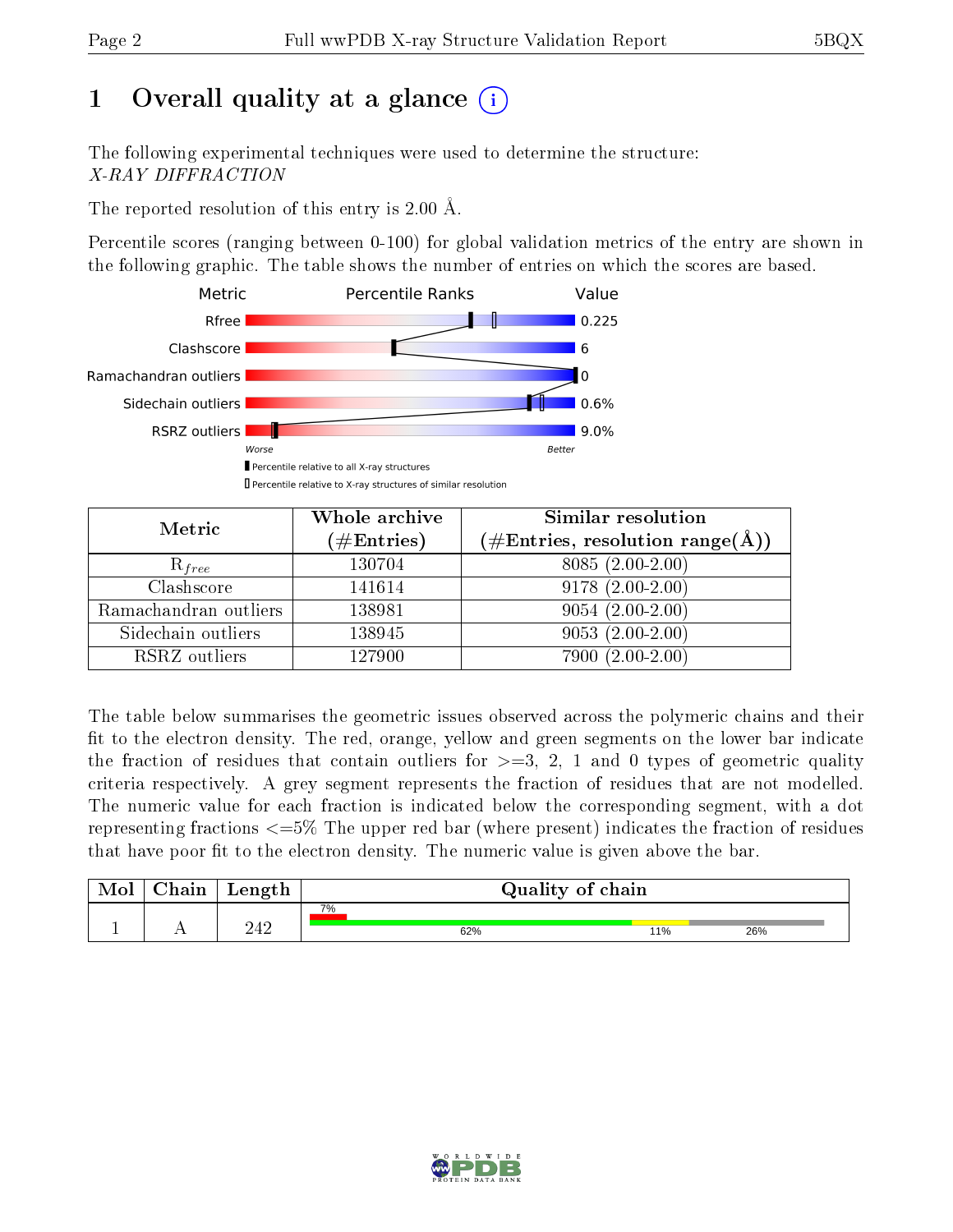# 2 Entry composition (i)

There are 3 unique types of molecules in this entry. The entry contains 1606 atoms, of which 22 are hydrogens and 0 are deuteriums.

In the tables below, the ZeroOcc column contains the number of atoms modelled with zero occupancy, the AltConf column contains the number of residues with at least one atom in alternate conformation and the Trace column contains the number of residues modelled with at most 2 atoms.

Molecule 1 is a protein called Stimulator of interferon genes protein.

| Mol | Chain   Residues | $\rm{Atoms}$  |     |     |      |  | ZeroOcc   AltConf   Trace |  |
|-----|------------------|---------------|-----|-----|------|--|---------------------------|--|
|     | 178              | fotal<br>449ء | 912 | 258 | .970 |  |                           |  |

There is a discrepancy between the modelled and reference sequences:

|     |     | Chain   Residue   Modelled   Actual   Comment | Reference          |
|-----|-----|-----------------------------------------------|--------------------|
| 232 | ARG | conflict                                      | $\vert$ UNP Q86WV6 |

• Molecule 2 is 3'2'-cGAMP (three-letter code: 4UR) (formula:  $C_{20}H_{24}N_{10}O_{13}P_2$ ).



| Mol | $\mid$ Chain $\mid$ Residues | Atoms       |  |             | ZeroOcc   AltConf |  |  |  |  |
|-----|------------------------------|-------------|--|-------------|-------------------|--|--|--|--|
|     |                              | Total C H N |  | 20 22 10 13 |                   |  |  |  |  |

• Molecule 3 is water.

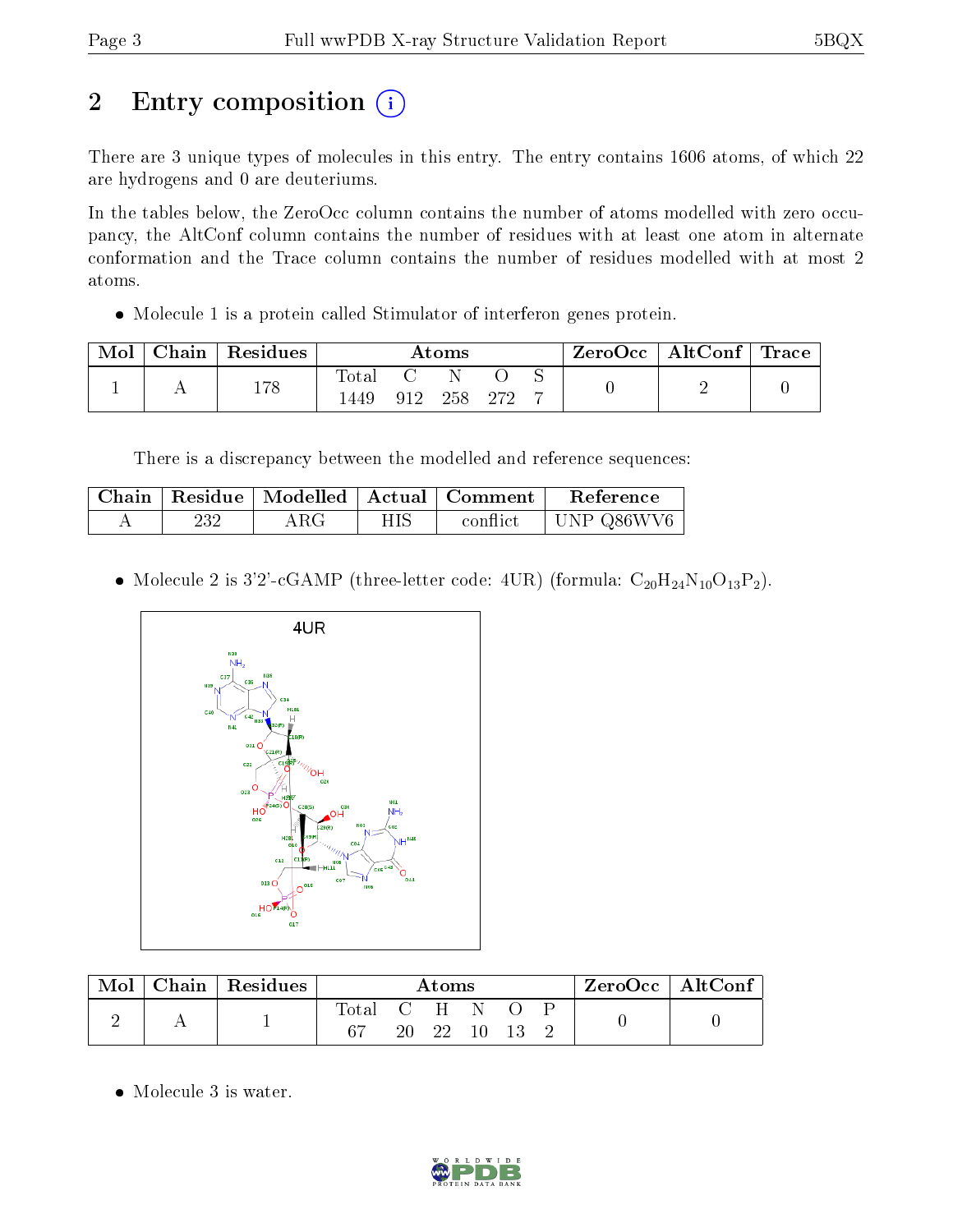|  | $Mol$   Chain   Residues | Atoms | $ZeroOcc \mid AltConf \mid$ |
|--|--------------------------|-------|-----------------------------|
|  |                          | Total |                             |

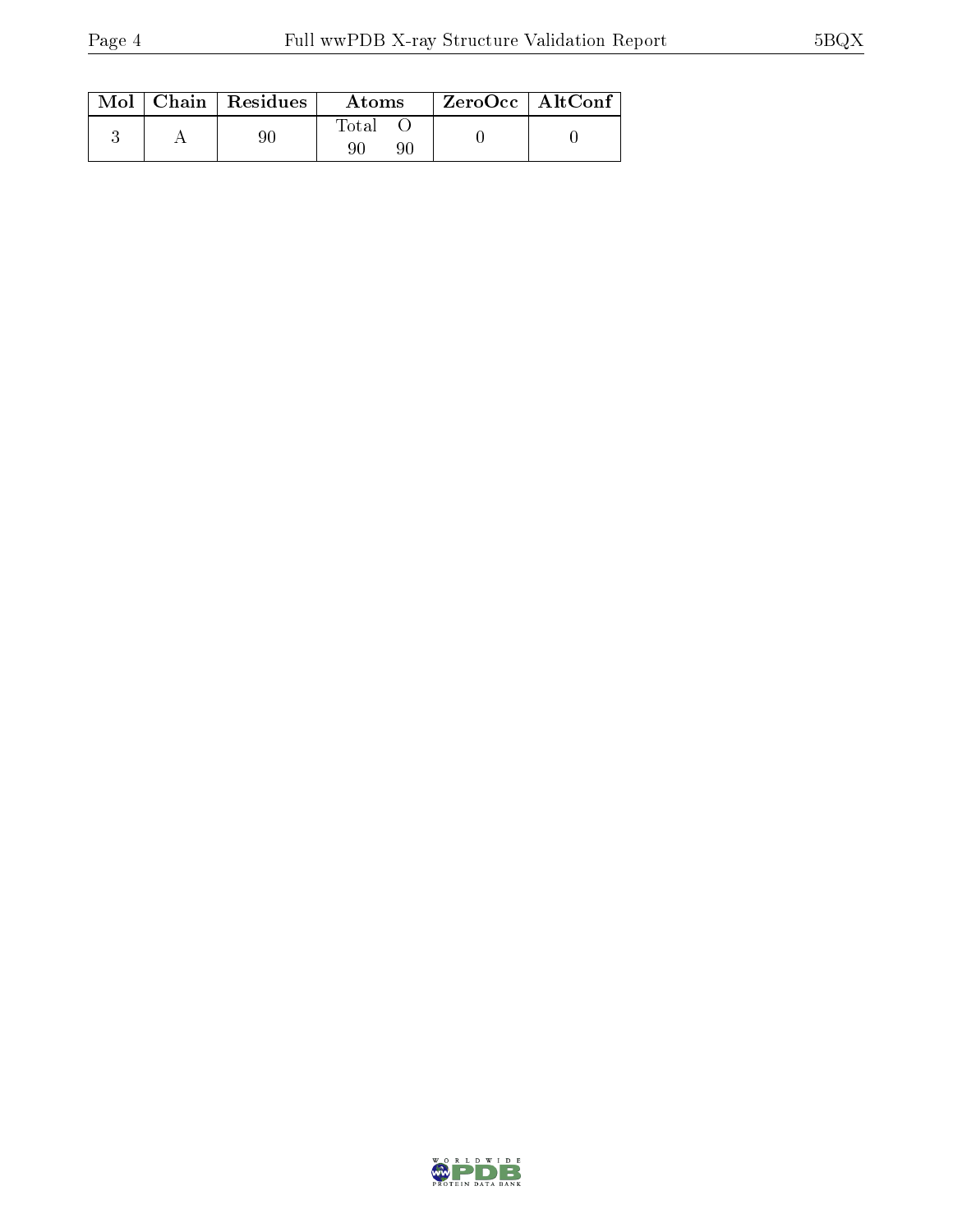# 3 Residue-property plots  $(i)$

These plots are drawn for all protein, RNA and DNA chains in the entry. The first graphic for a chain summarises the proportions of the various outlier classes displayed in the second graphic. The second graphic shows the sequence view annotated by issues in geometry and electron density. Residues are color-coded according to the number of geometric quality criteria for which they contain at least one outlier: green  $= 0$ , yellow  $= 1$ , orange  $= 2$  and red  $= 3$  or more. A red dot above a residue indicates a poor fit to the electron density (RSRZ  $> 2$ ). Stretches of 2 or more consecutive residues without any outlier are shown as a green connector. Residues present in the sample, but not in the model, are shown in grey.



• Molecule 1: Stimulator of interferon genes protein

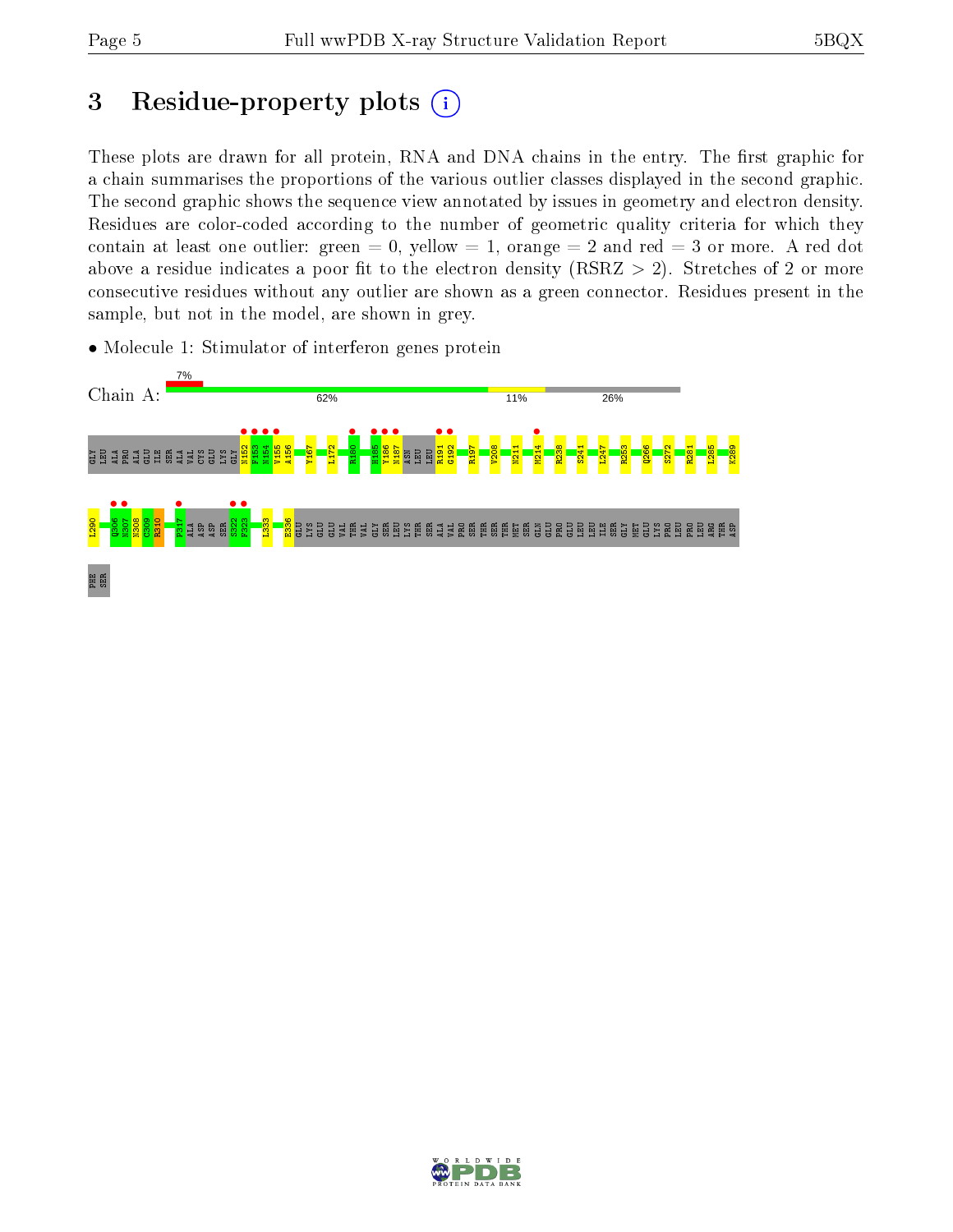# 4 Data and refinement statistics  $(i)$

| Property                                                         | Value                                              | Source     |
|------------------------------------------------------------------|----------------------------------------------------|------------|
| Space group                                                      | P 41 21 2                                          | Depositor  |
| Cell constants                                                   | $111.06\text{\AA}$<br>$111.06\text{\AA}$<br>35.89Å | Depositor  |
| a, b, c, $\alpha$ , $\beta$ , $\gamma$                           | $90.00^\circ$<br>$90.00^{\circ}$<br>$90.00^\circ$  |            |
| Resolution $(A)$                                                 | $49.67 - 2.00$                                     | Depositor  |
|                                                                  | $49.67 - 2.00$                                     | <b>EDS</b> |
| % Data completeness                                              | $98.5(49.67-2.00)$                                 | Depositor  |
| (in resolution range)                                            | 98.8 (49.67-2.00)                                  | <b>EDS</b> |
| $R_{merge}$                                                      | (Not available)                                    | Depositor  |
| $\mathrm{R}_{sym}$                                               | (Not available)                                    | Depositor  |
| $\langle I/\sigma(I) \rangle^{-1}$                               | 1.66 (at $2.00\text{\AA}$ )                        | Xtriage    |
| Refinement program                                               | PHENIX 1.9 1692                                    | Depositor  |
| $R, R_{free}$                                                    | $\overline{0.187}$ , 0.226                         | Depositor  |
|                                                                  | 0.189,<br>0.225                                    | DCC        |
| $\mathcal{R}_{free}$ test set                                    | $1562$ reflections $(10.01\%)$                     | wwPDB-VP   |
| Wilson B-factor $(A^2)$                                          | 32.6                                               | Xtriage    |
| Anisotropy                                                       | 0.005                                              | Xtriage    |
| Bulk solvent $k_{sol}(\text{e}/\text{A}^3), B_{sol}(\text{A}^2)$ | $0.35$ , 49.6                                      | <b>EDS</b> |
| L-test for twinning <sup>2</sup>                                 | $< L >$ = 0.49, $< L2$ > = 0.32                    | Xtriage    |
| Estimated twinning fraction                                      | $\overline{\text{No}}$ twinning to report.         | Xtriage    |
| $F_o, F_c$ correlation                                           | 0.95                                               | <b>EDS</b> |
| Total number of atoms                                            | 1606                                               | wwPDB-VP   |
| Average B, all atoms $(A^2)$                                     | 44.0                                               | wwPDB-VP   |

Xtriage's analysis on translational NCS is as follows: The largest off-origin peak in the Patterson function is  $5.46\%$  of the height of the origin peak. No significant pseudotranslation is detected.

<sup>&</sup>lt;sup>2</sup>Theoretical values of  $\langle |L| \rangle$ ,  $\langle L^2 \rangle$  for acentric reflections are 0.5, 0.333 respectively for untwinned datasets, and 0.375, 0.2 for perfectly twinned datasets.



<span id="page-5-1"></span><span id="page-5-0"></span><sup>1</sup> Intensities estimated from amplitudes.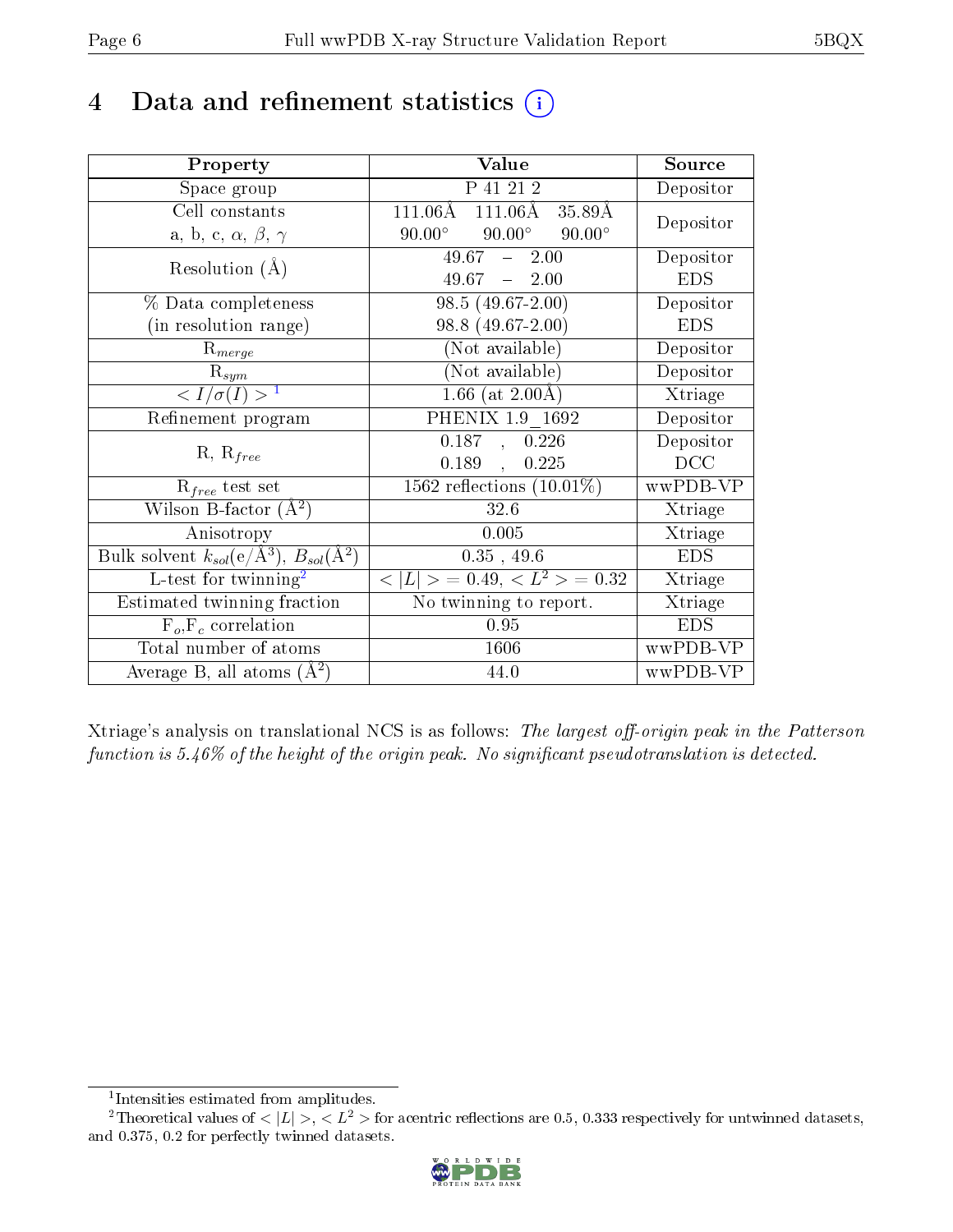# 5 Model quality  $(i)$

## 5.1 Standard geometry  $\overline{()}$

Bond lengths and bond angles in the following residue types are not validated in this section: 4UR

The Z score for a bond length (or angle) is the number of standard deviations the observed value is removed from the expected value. A bond length (or angle) with  $|Z| > 5$  is considered an outlier worth inspection. RMSZ is the root-mean-square of all Z scores of the bond lengths (or angles).

| $Mol$   Chain |      | Bond lengths                    | Bond angles |           |  |
|---------------|------|---------------------------------|-------------|-----------|--|
|               |      | RMSZ $ #Z  > 5$ RMSZ $ #Z  > 5$ |             |           |  |
|               | 0.41 | 0/1482                          | 0.53        | $-0/2005$ |  |

There are no bond length outliers.

There are no bond angle outliers.

There are no chirality outliers.

There are no planarity outliers.

### 5.2 Too-close contacts  $(i)$

In the following table, the Non-H and H(model) columns list the number of non-hydrogen atoms and hydrogen atoms in the chain respectively. The H(added) column lists the number of hydrogen atoms added and optimized by MolProbity. The Clashes column lists the number of clashes within the asymmetric unit, whereas Symm-Clashes lists symmetry related clashes.

| $\bf{Mol}$ |      |  | Chain   Non-H   H(model)   H(added)   Clashes   Symm-Clashes |
|------------|------|--|--------------------------------------------------------------|
|            | 1449 |  |                                                              |
|            |      |  |                                                              |
|            |      |  |                                                              |
|            |      |  |                                                              |

The all-atom clashscore is defined as the number of clashes found per 1000 atoms (including hydrogen atoms). The all-atom clashscore for this structure is 6.

All (19) close contacts within the same asymmetric unit are listed below, sorted by their clash magnitude.

| Atom-1                                    | Atom-2           | Interatomic<br>distance $(A)$ | Clash<br>overlap (A) |
|-------------------------------------------|------------------|-------------------------------|----------------------|
| $1 \cdot 4 \cdot 167 \cdot TVR \cdot HR9$ | 2: A:401:4UR:O10 |                               | J.60 -               |

Continued on next page...

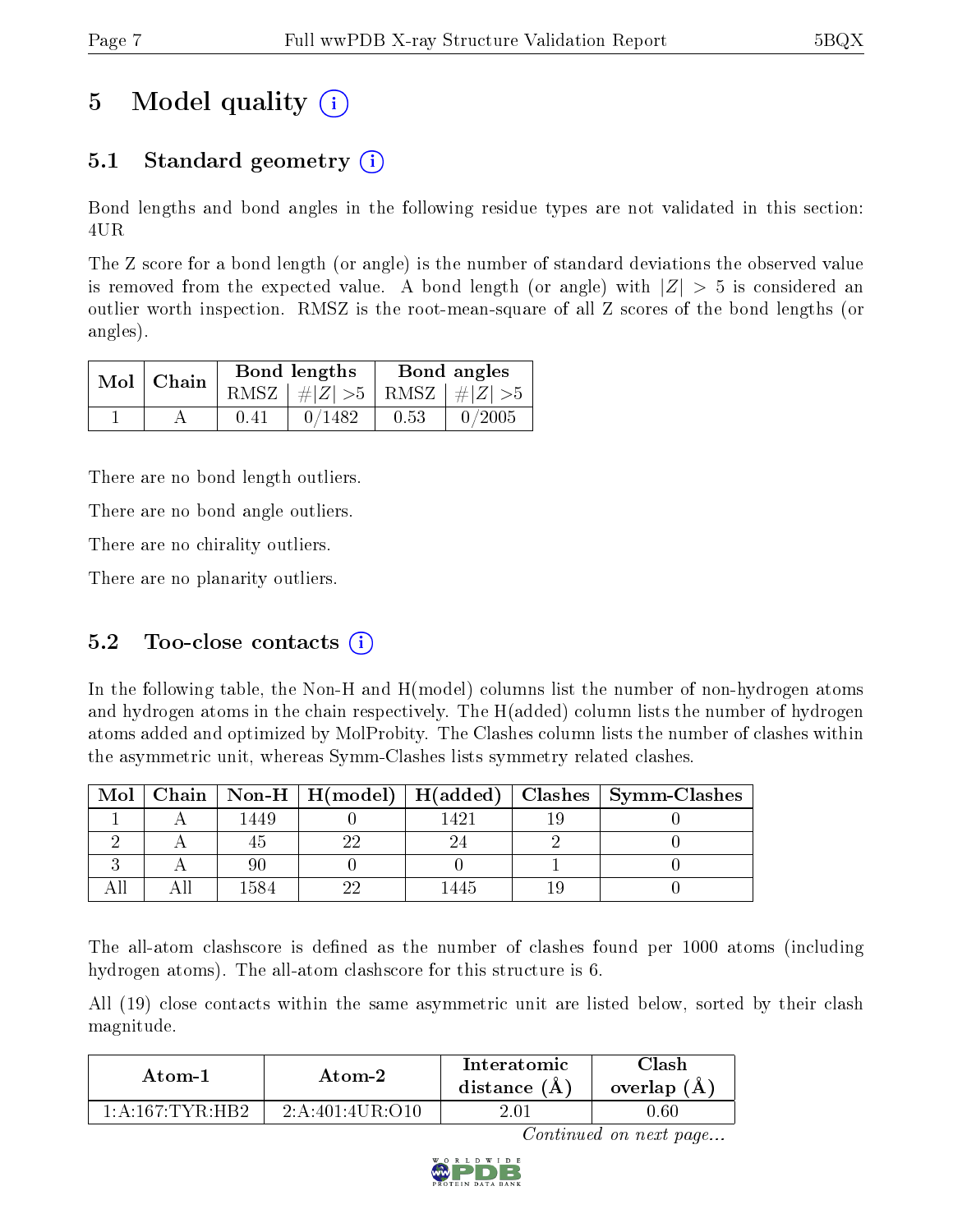| Atom-1              | $\boldsymbol{\mathrm{Atom}\text{-}2}$ | Interatomic    | Clash         |
|---------------------|---------------------------------------|----------------|---------------|
|                     |                                       | distance $(A)$ | overlap $(A)$ |
| 1: A:187: ASN: HD21 | 1:A:191:ARG:HB2                       | 1.70           | 0.57          |
| 1:A:156:ALA:HB3     | 1: A:290:LEU:HD23                     | 1.89           | 0.54          |
| 1: A:241: SER:HB3   | 3:A:569:HOH:O                         | 2.09           | 0.52          |
| 1:A:247:LEU:HD12    | 1: A: 333: LEU: CD1                   | 2.42           | 0.49          |
| 1:A:152:ASN:HB3     | 1: A: 155: VAL: CG2                   | 2.45           | 0.47          |
| 1: A:186:TYR:O      | 1:A:187:ASN:HB2                       | 2.15           | 0.46          |
| 1:A:191:ARG:NH1     | 1:A:253:ARG:HD2                       | 2.31           | 0.46          |
| 1: A: 187: ASN: ND2 | 1:A:191:ARG:HB2                       | 2.31           | 0.46          |
| 1:A:197:ARG:HH21    | 1: A: 336: GLU: HG3                   | 1.81           | 0.45          |
| 1:A:208:VAL:HB      | 1: A:266: GLN: HG3                    | 1.97           | 0.45          |
| 1:A:238:ARG:NH2     | 2: A:401:4UR:O15                      | 2.44           | 0.45          |
| 1:A:272:SER:HB2     | 1:A:281:ARG:HA                        | 1.99           | 0.44          |
| 1:A:285:LEU:HG      | 1: A:289:LYS:HE3                      | 1.99           | 0.44          |
| 1:A:192:GLY:H       | 1: A:253:ARG:HH22                     | 1.66           | 0.43          |
| 1: A: 197: ARG: HG2 | 1: A:308: ASN: HA                     | 2.00           | 0.42          |
| 1: A:172: LEU: HD23 | 1: A:172:LEU:HA                       | 1.87           | 0.41          |
| 1: A: 197: ARG: HD3 | 1: A:310: ARG: NH2                    | 2.35           | 0.41          |
| 1: A:211: ASN:O     | 1: A:214: MET:HB2                     | 2.19           | 0.41          |

Continued from previous page...

There are no symmetry-related clashes.

### 5.3 Torsion angles (i)

#### 5.3.1 Protein backbone (i)

In the following table, the Percentiles column shows the percent Ramachandran outliers of the chain as a percentile score with respect to all X-ray entries followed by that with respect to entries of similar resolution.

The Analysed column shows the number of residues for which the backbone conformation was analysed, and the total number of residues.

| $\mid$ Mol $\mid$ Chain $\mid$ | $\boldsymbol{\mathrm{Analysed}}$   |  | Favoured   Allowed   Outliers   Percentiles |  |
|--------------------------------|------------------------------------|--|---------------------------------------------|--|
|                                | 174/242 (72%)   170 (98%)   4 (2%) |  | $\vert$ 100 100 $\vert$                     |  |

There are no Ramachandran outliers to report.

#### 5.3.2 Protein sidechains  $(i)$

In the following table, the Percentiles column shows the percent sidechain outliers of the chain as a percentile score with respect to all X-ray entries followed by that with respect to entries of similar

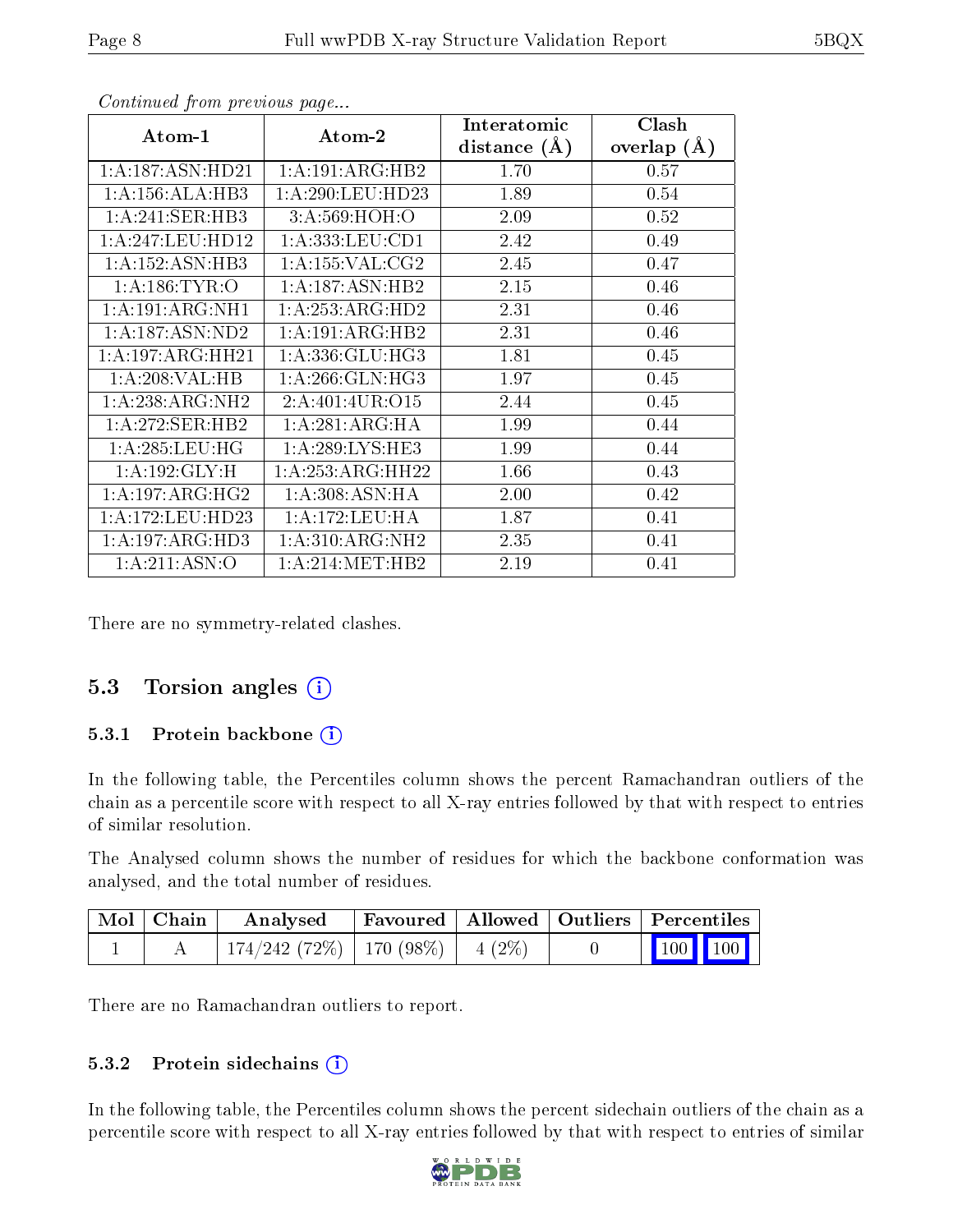resolution.

The Analysed column shows the number of residues for which the sidechain conformation was analysed, and the total number of residues.

| Mol   Chain | Analysed                      |          | $\mid$ Rotameric $\mid$ Outliers $\mid$ Percentiles $\mid$ |       |  |
|-------------|-------------------------------|----------|------------------------------------------------------------|-------|--|
|             | $157/210$ (75\%)   156 (99\%) | $1(1\%)$ |                                                            | 86 90 |  |

All (1) residues with a non-rotameric sidechain are listed below:

| Mol | Chain | $\mid$ Res | Lype |
|-----|-------|------------|------|
|     |       | 310-       |      |

Some sidechains can be flipped to improve hydrogen bonding and reduce clashes. There are no such sidechains identified.

#### 5.3.3 RNA  $(i)$

There are no RNA molecules in this entry.

### 5.4 Non-standard residues in protein, DNA, RNA chains  $(i)$

There are no non-standard protein/DNA/RNA residues in this entry.

### 5.5 Carbohydrates  $(i)$

There are no carbohydrates in this entry.

### 5.6 Ligand geometry  $(i)$

1 ligand is modelled in this entry.

In the following table, the Counts columns list the number of bonds (or angles) for which Mogul statistics could be retrieved, the number of bonds (or angles) that are observed in the model and the number of bonds (or angles) that are defined in the Chemical Component Dictionary. The Link column lists molecule types, if any, to which the group is linked. The Z score for a bond length (or angle) is the number of standard deviations the observed value is removed from the expected value. A bond length (or angle) with  $|Z| > 2$  is considered an outlier worth inspection. RMSZ is the root-mean-square of all Z scores of the bond lengths (or angles).

| Mol | Type | Chain | $\sum_{i=1}^{n}$ | ${\rm Link}$    | Bond lengths |      |         | Bond angles |      |                           |
|-----|------|-------|------------------|-----------------|--------------|------|---------|-------------|------|---------------------------|
|     |      |       |                  |                 | Counts       | RMSZ | $\# Z $ | Counts      | RMSZ | $\# Z $                   |
| ↩   | 4UR  |       | 401              | $\qquad \qquad$ | 43, 51, 51   | 2.05 | 12(27%) | 52,80,80    | 1.58 | $11\%)$<br>6 <sup>1</sup> |

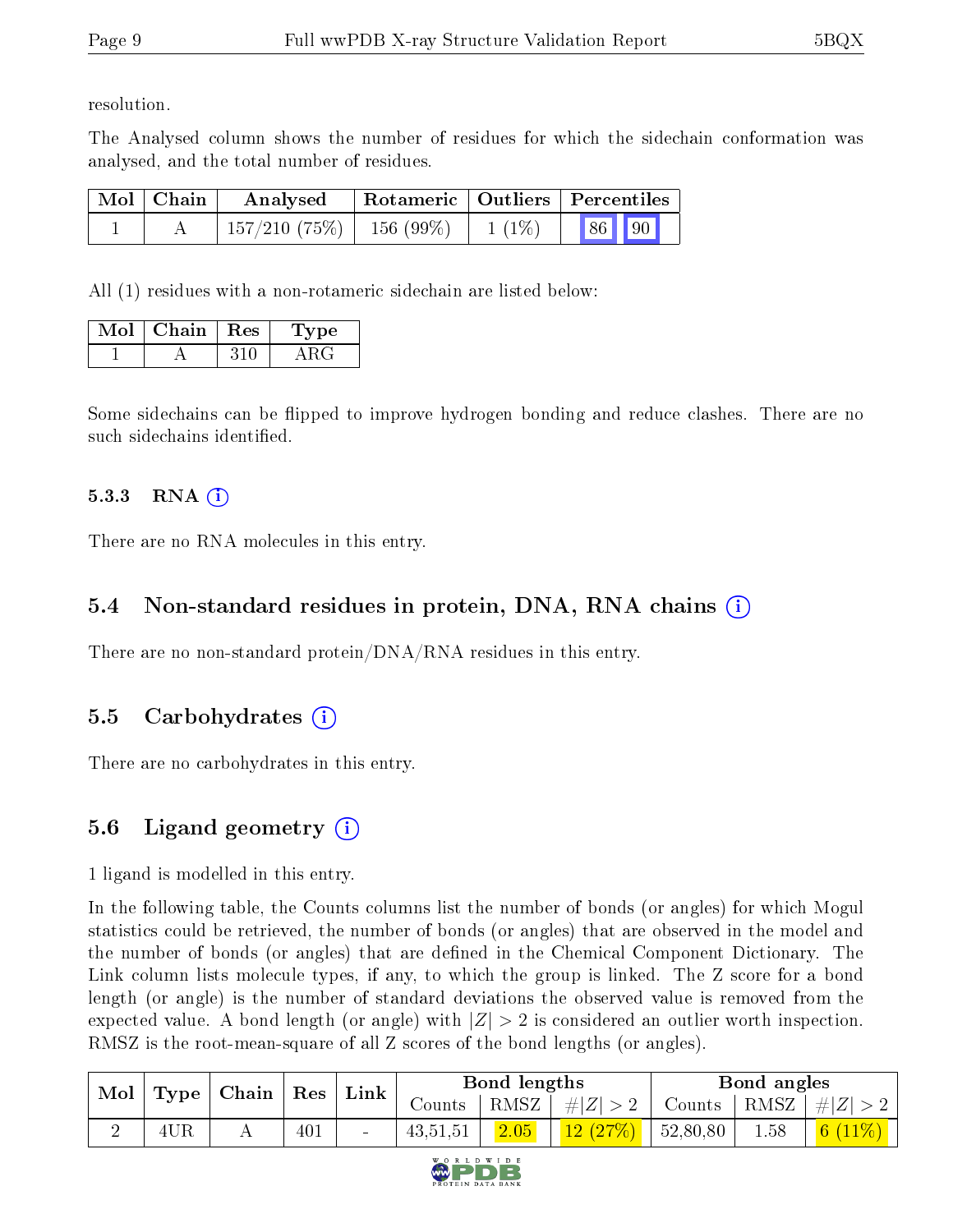In the following table, the Chirals column lists the number of chiral outliers, the number of chiral centers analysed, the number of these observed in the model and the number defined in the Chemical Component Dictionary. Similar counts are reported in the Torsion and Rings columns. '-' means no outliers of that kind were identified.

|                 |     | Mol   Type   Chain   Res   Link   Chirals | <sup>1</sup> Torsions          | $\parallel$ Rings |
|-----------------|-----|-------------------------------------------|--------------------------------|-------------------|
| $4 \mathrm{UR}$ | 401 |                                           | $\frac{5}{22/62/62}$   0/6/7/7 |                   |

| Mol            | Chain | Res | <b>Type</b> | Atoms                            | $Z_{\parallel}$ | $\overline{\text{Observed}}(\text{A})$ | Ideal(A) |
|----------------|-------|-----|-------------|----------------------------------|-----------------|----------------------------------------|----------|
| $\overline{2}$ | А     | 401 | 4UR         | C43-N45                          | 7.84            | 1.46                                   | 1.33     |
| $\overline{2}$ | А     | 401 | 4UR         | C04-N03                          | 3.85            | 1.41                                   | 1.35     |
| $\overline{2}$ | А     | 401 | 4UR         | $C02-N45$                        | 3.82            | 1.42                                   | 1.35     |
| $\overline{2}$ | А     | 401 | 4UR         | $C02-N01$                        | 3.79            | 1.41                                   | 1.33     |
| $\overline{2}$ | А     | 401 | 4UR         | $C40-N39$                        | 3.04            | 1.39                                   | 1.33     |
| $\overline{2}$ | А     | 401 | 4UR         | $C42-N41$                        | 2.70            | 1.39                                   | 1.35     |
| $\overline{2}$ | А     | 401 | 4UR         | P <sub>24</sub> -O <sub>23</sub> | 2.63            | 1.69                                   | 1.59     |
| $\overline{2}$ | A     | 401 | 4UR         | P <sub>14</sub> -O <sub>17</sub> | 2.62            | 1.67                                   | 1.60     |
| $\overline{2}$ | А     | 401 | 4UR         | $C40-N41$                        | 2.59            | 1.36                                   | 1.32     |
| $\overline{2}$ | A     | 401 | 4UR         | P <sub>24</sub> -O <sub>27</sub> | 2.18            | 1.66                                   | 1.60     |
| $\overline{2}$ | А     | 401 | 4UR         | C37-N38                          | 2.16            | 1.41                                   | 1.34     |
| $\overline{2}$ | А     | 401 | 4UR         | C43-C05                          | 2.14            | 1.45                                   | 1.41     |

All (12) bond length outliers are listed below:

All (6) bond angle outliers are listed below:

| Mol                         | Chain | Res | Type | Atoms                                             | Z       | Observed $(°)$ | Ideal $(^\circ)$ |
|-----------------------------|-------|-----|------|---------------------------------------------------|---------|----------------|------------------|
| $\overline{2}$              |       | 401 | 4UR. | C05-C43-N45                                       | $-6.96$ | 113.91         | 123.43           |
| 2                           | А     | 401 | 4UR. | C43-N45-C02                                       | 3.91    | 122.13         | 115.93           |
| $\overline{2}$              | А     | 401 | 4UR. | C32-N33-C42                                       | 3.16    | 132.19         | 126.64           |
| $\mathcal{D}_{\mathcal{A}}$ | А     | 401 | 4UR. | N03-C02-N45                                       | $-2.62$ | 123.72         | 127.22           |
| 2                           | А     | 401 | 4UR  | C <sub>36</sub> -C <sub>37</sub> -N <sub>38</sub> | 2.27    | 123.80         | 120.35           |
| $\overline{2}$              | А     | 401 | 4UR. | O17-P14-O15                                       | $-2.02$ | 101.90         | 109.47           |

There are no chirality outliers.

|  |  | All (5) torsion outliers are listed below: |  |  |  |  |
|--|--|--------------------------------------------|--|--|--|--|
|--|--|--------------------------------------------|--|--|--|--|

| Mol | Chain | Res | Type | Atoms                                                              |
|-----|-------|-----|------|--------------------------------------------------------------------|
| 9   |       | 401 | 4UR. | $C18-O17-P14-O13$                                                  |
| 9   |       | 401 | 4UR. | $C22-O23-P24-O25$                                                  |
| 9   |       | 401 | 4UR. | C <sub>22</sub> -O <sub>23</sub> -P <sub>24</sub> -O <sub>26</sub> |
| 2   |       | 401 | 4UR. | $C22-O23-P24-O27$                                                  |
| 2   |       | 401 | 4UR. | $C29-C28-C27-P24$                                                  |

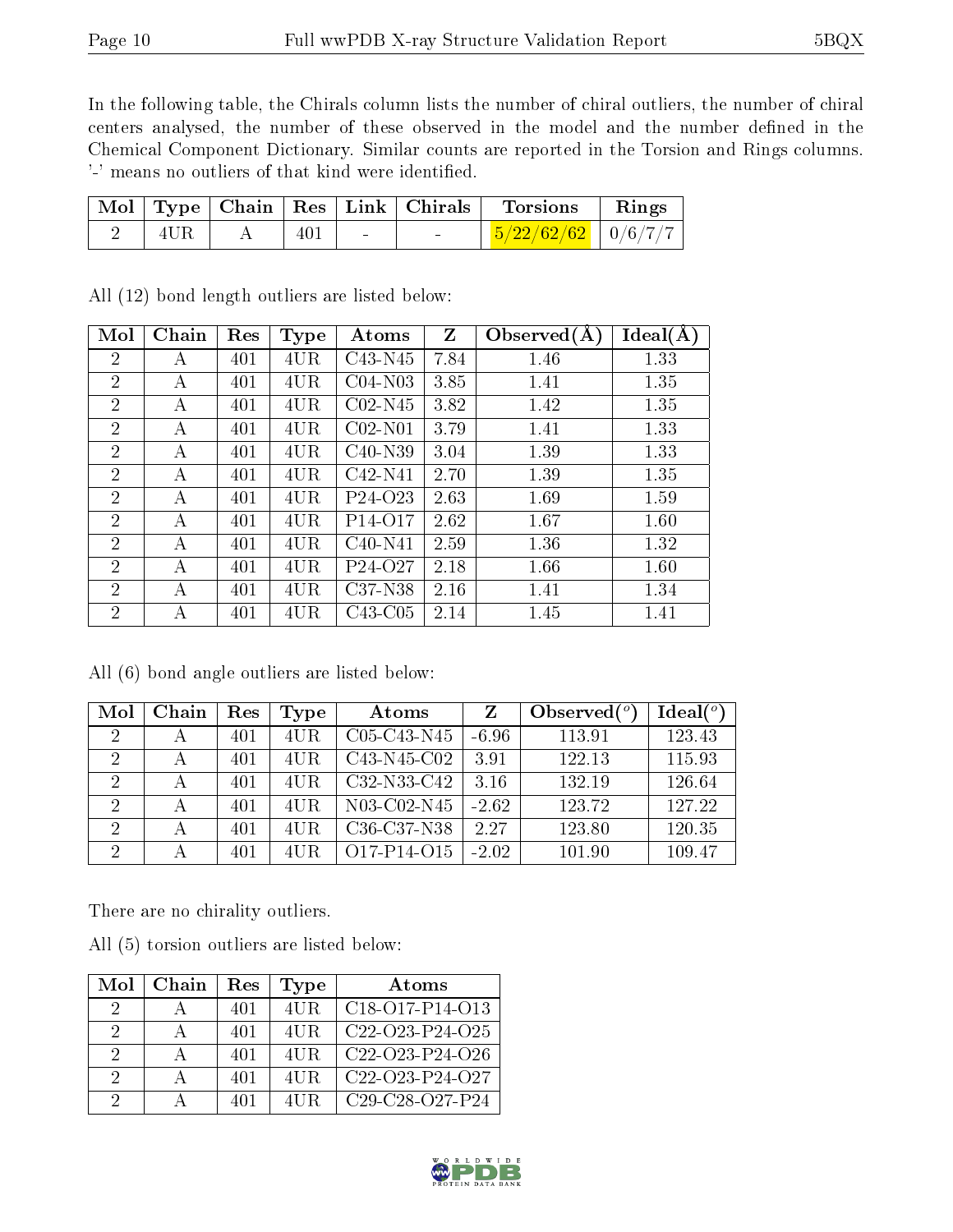There are no ring outliers.

1 monomer is involved in 2 short contacts:

|  |       |        | Mol   Chain   Res   Type   Clashes   Symm-Clashes |
|--|-------|--------|---------------------------------------------------|
|  | 401 L | ' 4UR. |                                                   |

The following is a two-dimensional graphical depiction of Mogul quality analysis of bond lengths, bond angles, torsion angles, and ring geometry for all instances of the Ligand of Interest. In addition, ligands with molecular weight > 250 and outliers as shown on the validation Tables will also be included. For torsion angles, if less then 5% of the Mogul distribution of torsion angles is within 10 degrees of the torsion angle in question, then that torsion angle is considered an outlier. Any bond that is central to one or more torsion angles identified as an outlier by Mogul will be highlighted in the graph. For rings, the root-mean-square deviation (RMSD) between the ring in question and similar rings identified by Mogul is calculated over all ring torsion angles. If the average RMSD is greater than 60 degrees and the minimal RMSD between the ring in question and any Mogul-identied rings is also greater than 60 degrees, then that ring is considered an outlier. The outliers are highlighted in purple. The color gray indicates Mogul did not find sufficient equivalents in the CSD to analyse the geometry.



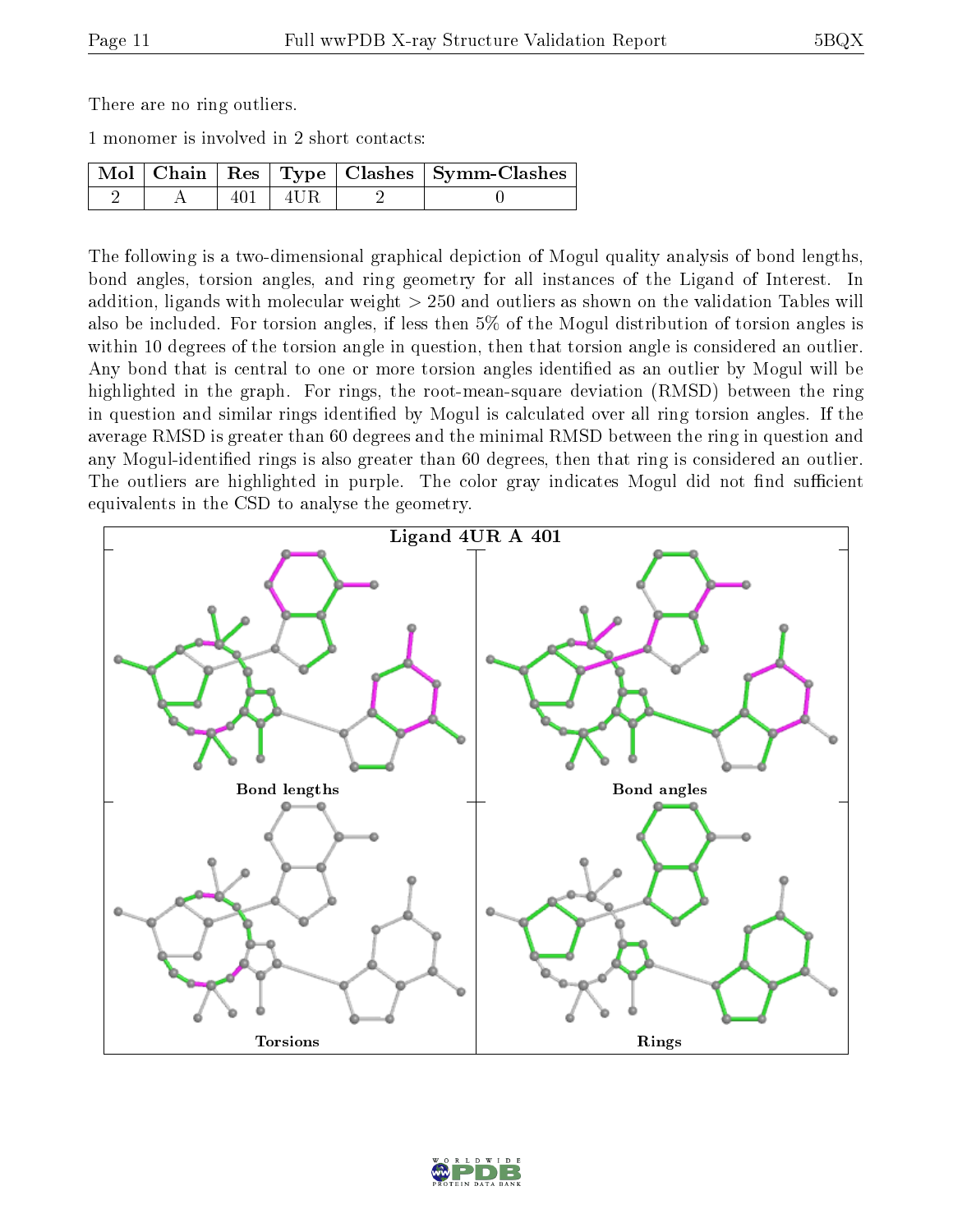## 5.7 [O](https://www.wwpdb.org/validation/2017/XrayValidationReportHelp#nonstandard_residues_and_ligands)ther polymers (i)

There are no such residues in this entry.

## 5.8 Polymer linkage issues (i)

There are no chain breaks in this entry.

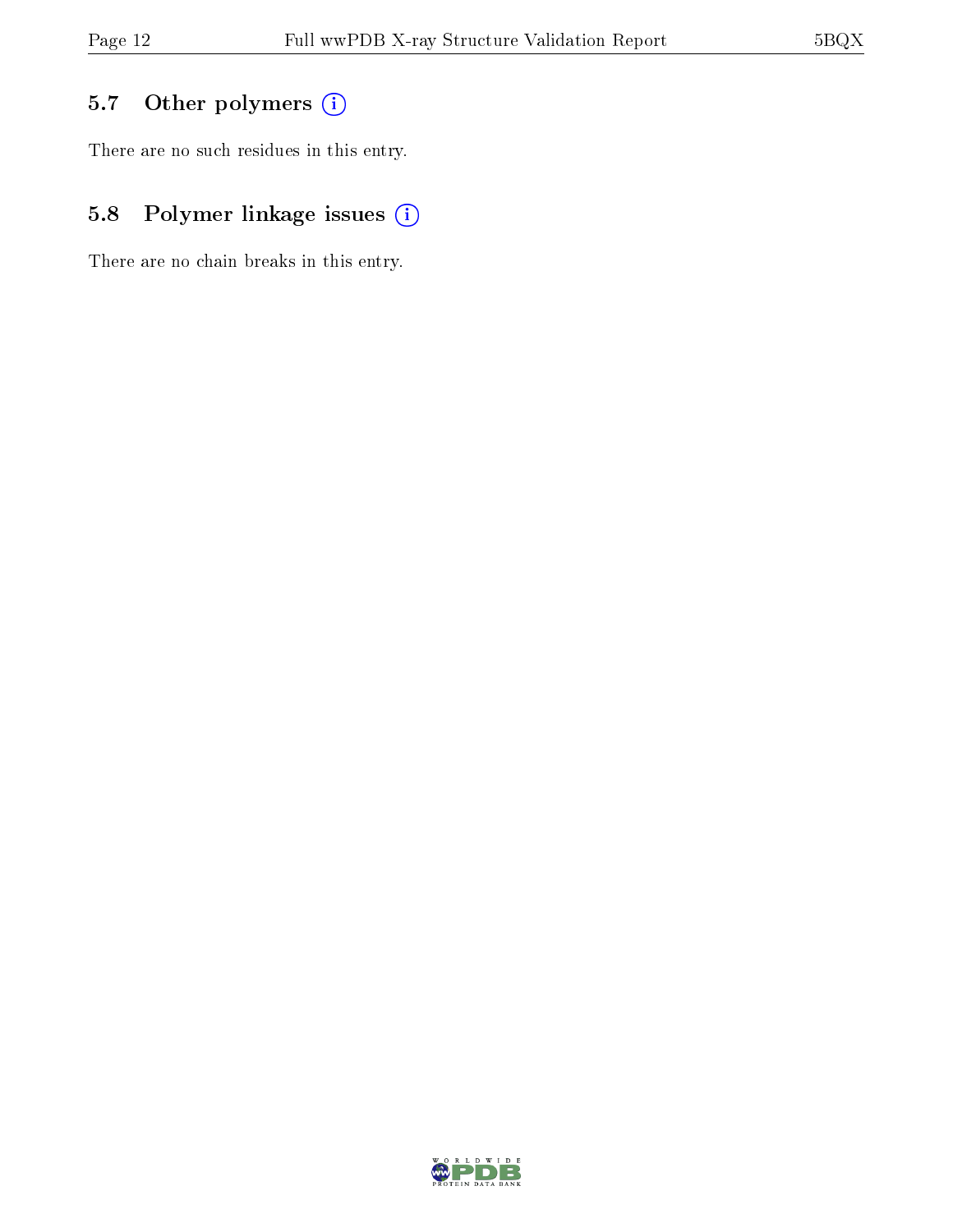## 6 Fit of model and data  $(i)$

## 6.1 Protein, DNA and RNA chains  $(i)$

In the following table, the column labelled  $#RSRZ> 2'$  contains the number (and percentage) of RSRZ outliers, followed by percent RSRZ outliers for the chain as percentile scores relative to all X-ray entries and entries of similar resolution. The OWAB column contains the minimum, median,  $95<sup>th</sup>$  percentile and maximum values of the occupancy-weighted average B-factor per residue. The column labelled ' $Q< 0.9$ ' lists the number of (and percentage) of residues with an average occupancy less than 0.9.

| $\mid$ Mol $\mid$ Chain | $\rm{Analysised}$ $ \langle \rm{RSRZ}\rangle $ |                                                                                                   | $\#RSRZ>2$ $\Box$ $OWAB(\AA^2)$ $\Box Q<0.9$ |  |
|-------------------------|------------------------------------------------|---------------------------------------------------------------------------------------------------|----------------------------------------------|--|
|                         | $\mid$ 178/242 (73%) $\mid$ 0.37               | $\begin{array}{ c c c c c c c c } \hline 16 & (8\%) & 9 & 8 & 22, 39, 82, 111 \hline \end{array}$ |                                              |  |

All (16) RSRZ outliers are listed below:

| Mol            | ${\rm Chain}$      | $\operatorname{Res}% \left( \mathcal{N}\right) \simeq\operatorname{Res}(\mathcal{N}_{0})^{\ast}$ | Type        | $_{\rm RSRZ}$ |  |
|----------------|--------------------|--------------------------------------------------------------------------------------------------|-------------|---------------|--|
| $\mathbf{1}$   | А                  | 186                                                                                              | TYR         | 7.2           |  |
| $\overline{1}$ | $\overline{A}$     | 191                                                                                              | ${\rm ARG}$ | 5.0           |  |
| $\overline{1}$ | А                  | 153                                                                                              | PHE         | 4.6           |  |
| $\mathbf{1}$   | $\bf{A}$           | 154                                                                                              | <b>ASN</b>  | 4.1           |  |
| $\mathbf{1}$   | $\overline{\rm A}$ | 152                                                                                              | ASN         | 3.8           |  |
| $\mathbf{1}$   | А                  | 192                                                                                              | <b>GLY</b>  | 3.7           |  |
| $\mathbf{1}$   | $\overline{A}$     | 322                                                                                              | SER.        | 3.7           |  |
| $\mathbf{1}$   | $\overline{A}$     | 323                                                                                              | PHE         | 3.7           |  |
| $\overline{1}$ | $\bf{A}$           | 185                                                                                              | HIS         | 3.2           |  |
| $\mathbf{1}$   | $\overline{A}$     | 306                                                                                              | <b>GLN</b>  | 2.9           |  |
| $\overline{1}$ | $\overline{A}$     | 317                                                                                              | PRO         | 2.9           |  |
| $\mathbf{1}$   | А                  | 155                                                                                              | VAL         | 2.3           |  |
| $\mathbf 1$    | $\overline{A}$     | 214                                                                                              | MET         | 2.2           |  |
| $\mathbf{1}$   | А                  | 187                                                                                              | <b>ASN</b>  | 2.1           |  |
| $\mathbf{1}$   | A                  | 307                                                                                              | ASN         | 2.1           |  |
| $\mathbf{1}$   | A                  | 180                                                                                              | $\rm{ARG}$  | $2.0\,$       |  |

### 6.2 Non-standard residues in protein, DNA, RNA chains  $(i)$

There are no non-standard protein/DNA/RNA residues in this entry.

### 6.3 Carbohydrates (i)

There are no carbohydrates in this entry.